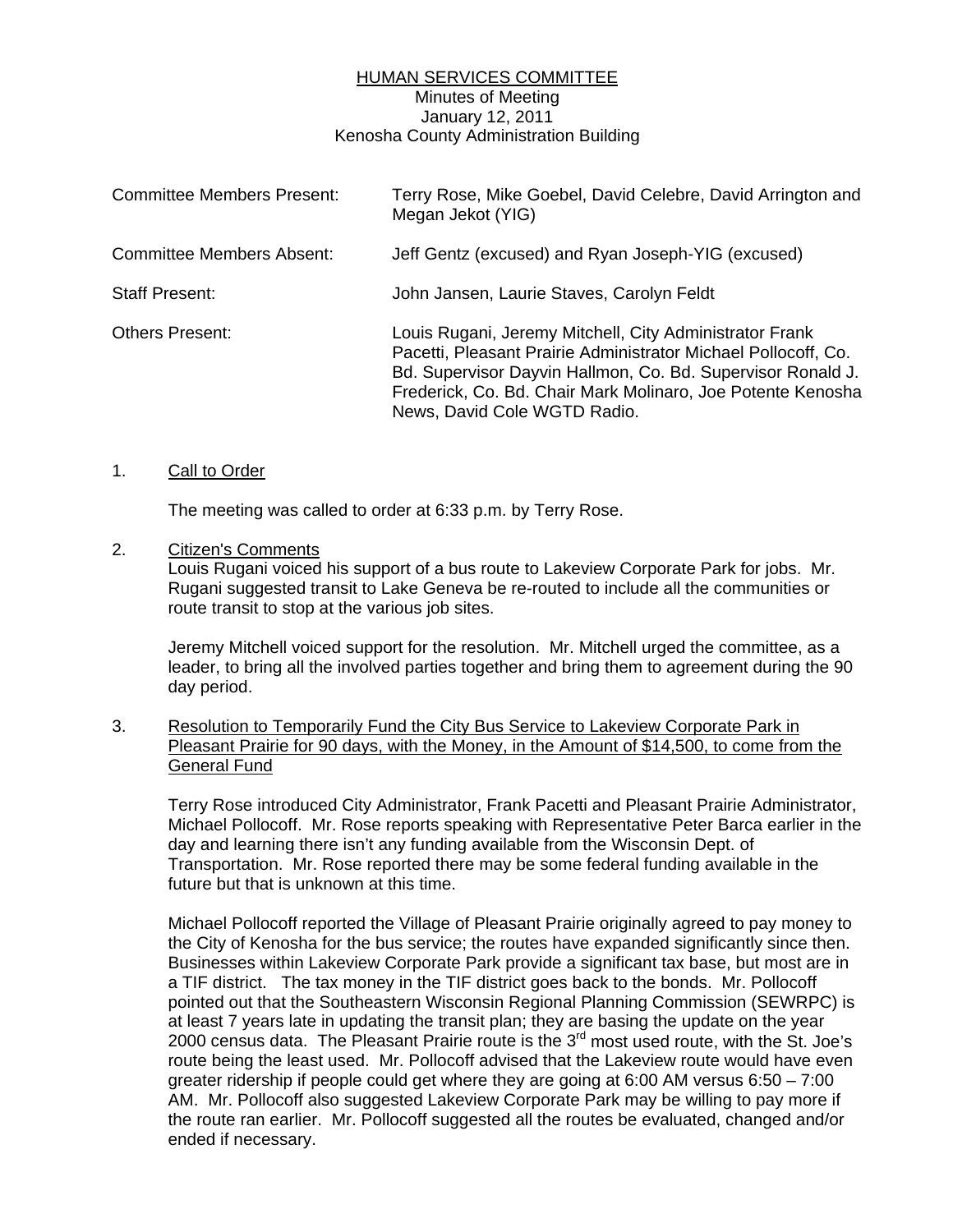David Arrington asked for an estimate of how many people ride the bus to work. Mr. Pollocoff responded that in 2007 90 people were riding the bus. Mr. Pollocoff went on to suggest the County regionalize, within the county, the transit system and develop a transit plan. Frank Pacetti reported there are currently 50-60 people riding the bus to work. Mr. Pacetti states that some time ago the bus did run earlier, but there weren't any riders. The earlier run was eliminated after a period of time due to a lack of interest.

 Mike Goebel stated the County felt ambushed and asked why the County wasn't notified. Mr. Pollocoff reports the Village was notified in September. Village officials met with representatives from Lakeview Corporate Park, St. Catherine's Hospital and other various users of the bus service and informed them of the increase in cost. Almost all came back with a negative answer and believe the increase is too much.

 Mike Goebel asked why anyone wasn't looking for grants if the notice came out in September. Mr. Pacetti stated the City is getting the maximum amount and can't get anymore. That includes federal dollars, all of the grants funnel through the state to the city. Grants, Cash Box Fares and revenue from property taxes are the only funding sources available to the City. The city bills \$1.69 per mile for bus service; the actual cost is \$7 per mile. Communities outside the city limits will have to pay \$1.69/mile to receive bus service.

 Mike Goebel asked whether the people riding the bus to Lakeview Corporate Park are residents of the City of Kenosha. Mr. Pacetti replied that may be the case, but the bus will not go outside the City limits if no-one pays for it.

 Mike Goebel suggested since Uline wants a bus route, the Village work out an agreement with them. Mr. Pollocoff responded that such an agreement will have to be developed and promoted and could be part of a regional system plan. The Village would like to see the increased cost added to the property tax roll. Currently there isn't any bus service in the Village.

 Co. Bd. Chair Mark Molinaro stated the County wasn't ambushed; the issue belongs between the City and the Village. Mr. Molinaro stated that this is a problem that can't be solved with a stopgap plan, there will need to be a plan to fill the gap in 3 months. Mr. Molinaro said it's a difficult statement to make, but he doesn't believe that cutting the bus route for 50 – 70 people will place an undue burden on Human Services.

 Mike Goebel stated the 3 months of money should give the City and the Village time to come up with a remedy. Mr. Pollocoff reiterated a lot of the Village's tax base is in the TIF district and going to bonds. The Village would need a developed plan with achievable goals detailing how much money and who it will serve.

 Terry Rose asked if the bus route is seen as having a positive or negative impact, from an economic point of view. Mr. Pollocoff reports the impact as neutral. Pleasant Prairie hasn't lost employers because of not having bus service. Mr. Pollocoff believes that a significant percentage of the Village's population works in Illinois and would have no use for a bus.

 Co. Bd. Sup. Dayvin Hallmon reports most of the population growth in Kenosha County is in the Western County, it has exceeded 2013 expectations, there may be a need for bus service. Mr. Hallmon suggested this committee send a resolution to SEWRPC urging completion of the Transit Plan.

 Terry Rose asked why the City wouldn't qualify for regional dollars. Mr. Pacetti responded the City doesn't have jurisdiction outside the city limits. Mr. Rose suggested applying for regional dollars stating the City is providing service to other municipalities. Mr. Pacetti doesn't believe this will work. Mr. Pollocoff stated there isn't any money to be had. Mr. Rose stated the purpose of the resolution is a stopgap (\$14,500 for 3 months); this is to